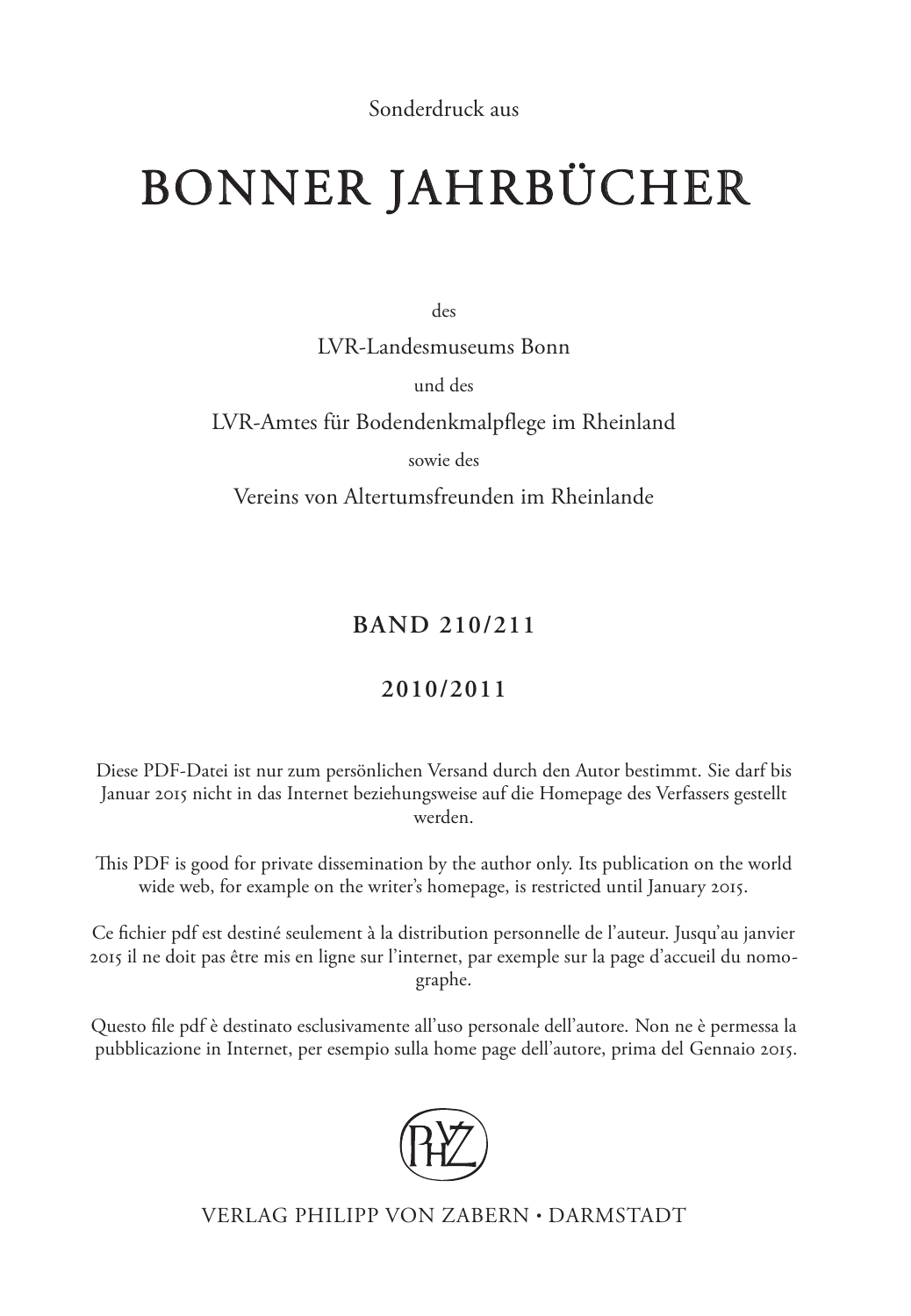Gedruckt mit Mitteln des Ministeriums für Bauen, Wohnen, Stadtentwicklung und Verkehr des Landes Nordrhein-Westfalen, des Landschaftsverbandes Rheinland (LVR) und des Vereins von Altertumsfreunden im Rheinlande.

X und 790 Seiten mit 451 Abbildungen, davon 15 farbig, sowie 2 Tafeln.

Es gelten die Regeln nach www.av-rheinland.de/BonnerJb.htm. Zu beachten sind insbesondere die dort eingestellten Grundsätze nach den ›Berichten der Römisch-Germanischen Kommission‹ Band 71, 1990, und zwar im Sinne der geisteswissenschaftlichen Zitierweise mit Titelschlagwort. Ferner finden Anwendung die ebenfalls eingebundenen Abkürzungen für Periodika nach derselben Zeitschrift Band 73, 1992, sowie die desgleichen erschlossenen Kürzel der antiken Quellen nach ›Der Neue Pauly‹. Weitere Abkürzungen zu Beginn der Fundchronik ›Ausgrabungen, Funde und Befunde‹ in diesem Band.

Aufsätze für die Bonner Jahrbücher werden in einem Peer-Review-Verfahren begutachtet.

Redaktion: Olaf Dräger

Ministerium für Bauen. Wohnen. Stadtentwicklung und Verkehr des Landes Nordrhein-Westfalen







ISSN 0938-9334 ISBN 978-3-8053-4629-0

Copyright 2012 LVR-Landesmuseum Bonn, LVR-Amt für Bodendenkmalpflege im Rheinland und Verein von Altertumsfreunden im Rheinlande sowie Verlag Philipp von Zabern. Satz: Klaus E. Werner, Baden-Baden. Druck: Beltz Bad Langensalza GmbH. Alle Rechte vorbehalten. Gedruckt auf alterungsbeständigem Papier mit neutralem pH-Wert. Printed in Germany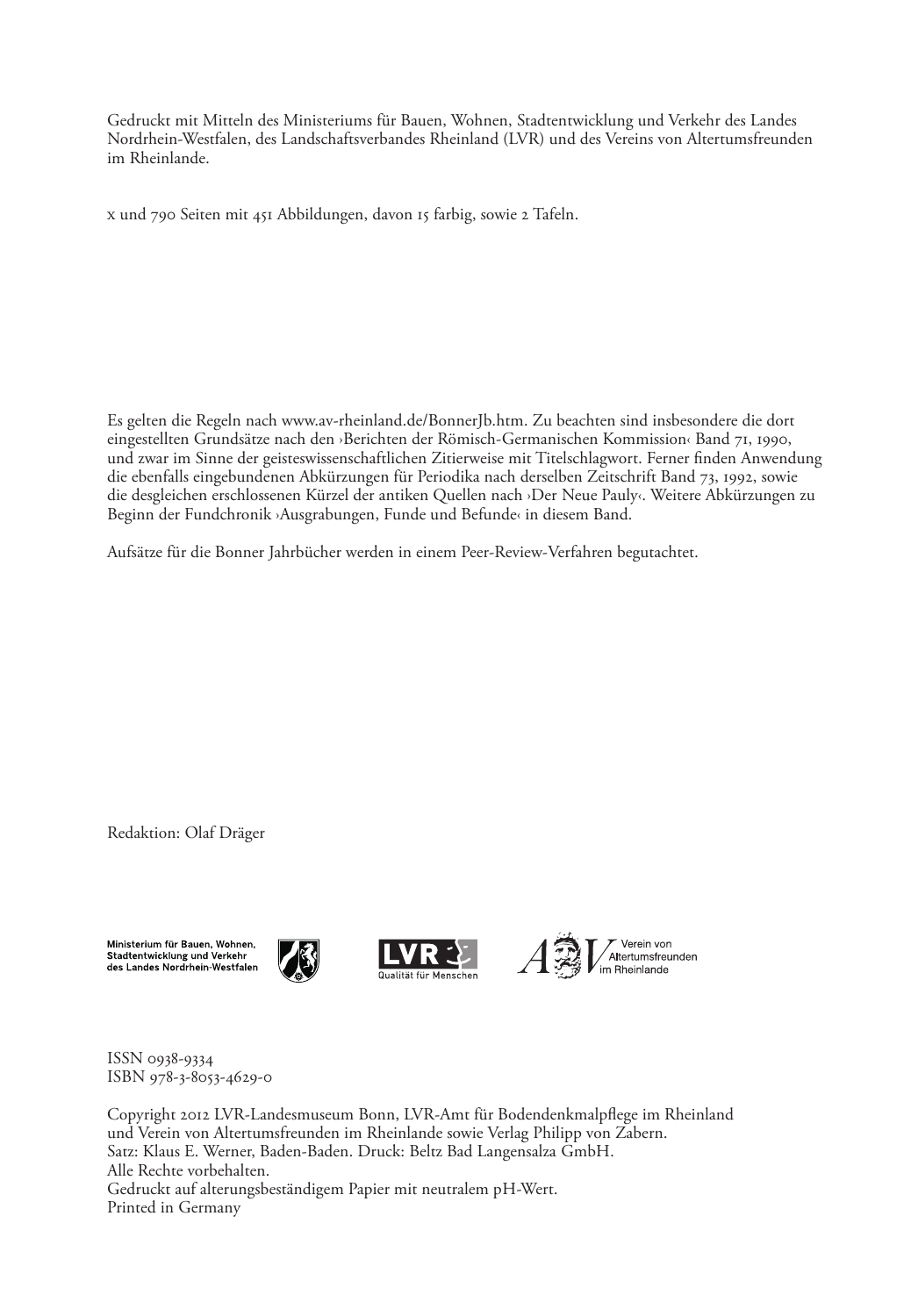pour les statuettes) soient largement majoritaires dans le répertoire. Le type renvoie, comme d'autres traits de la civilisation matérielle de Paphos à l'Âge du Fer (obélos d'Opheltas, inscriptions du type X/Y proches de formules attestées en chypro-minoen), au Bronze Récent. Pourtant, rien ne confirme l'hypothèse d'une occupation continue du sanctuaire entre le Bronze Récent et l'époque archaïque (malgré ce qui est dit p. 5s.; le commentaire est plus prudent p. 183). En tout cas, aucune des figurines publiées dans ce volume ne peut être sûrement attribuée à l'époque géométrique. Certes, le témoignage des nécropoles prouve que Paphos était une ville au début de l'Âge du Fer. Mais, comme dans les autres sanctuaires principaux des capitales de royaumes et comme dans les autres sanctuaires implantés sur le territoire de ces royaumes, aucun vestige (mobilier ou architectural) n'est antérieur à la fin du Chypro-Géométrique III.

Le petit nombre de sculptures en pierre découvertes dans le sanctuaire appelle, enfin, une dernière remarque. Certes, les récupérations de matériaux, les réaménagements ultérieurs peuvent rendre compte de cette absence. En effet, les bases inscrites d'époque ptolémaïque prouvent qu'à cette époque, de nombreuses statues, dont il ne reste rien aujourd'hui, étaient consacrées dans le sanctuaire. Mais cette explication est-elle valable pour l'époque archaïque? Les destructions probables qui ont conduit à la constitution des deux bothroi de terres cuites n'auraient-elles pas entraîné la création de bothroi semblables pour les sculptures en pierre, comme on en connaît ailleurs (par exemple à Salamine - Agios Varnavas)? Encore une fois, la comparaison avec les découvertes de Marchello me paraît pertinente: elle suggère que les offrandes de statuaire, et notamment de statuaire royale, étaient déposées dans un autre sanctuaire de l'Ancienne-Paphos, peut-être plus étroitement lié avec le palais.

Les questions, on le voit, sont nombreuses. Malgré l'absence de données contextuelles, le mobilier votif du sanctuaire d'Aphrodite apporte un témoignage important sur ce qui fut le lieu de culte principal de l'un des royaumes les plus puissants de l'île à l'époque archaïque. Car c'est essentiellement cette période, qui n'a laissé aucune trace architecturale dans le sanctuaire, que ce catalogue, solide et documenté, contribue à éclairer.

Lyon Sabine Fourrier

Hans Lohmann and Torsten Mattern (editors), **Attika. Archäologie einer ›zentralen‹ Kulturlandschaft.** Akten der internationalen Tagung vom 18.–20. Mai 2007 in Marburg. Philippika. Marburger altertumskundliche Abhandlungen, volume 37. Editor Harrassowitz, Wiesbaden. X and 338 pages, 54 colour plates (at end), 5 tables, of them loose.

The subject and theme of this collection of papers is Attica, seen as a central ›Kulturlandschaft‹, a term that does not translate very happily into English. Attica is certainly central in modern Greece. Greece's capital, Athens, dwarfs every other city in the country, and now encompasses much of what would once have been the countryside of Attica. And the modern political centrality of Athens and Attica determines, in modern times, how the ancient Greek past is viewed. The annual review of archaeological activities in Greece, the Archaiologikon Deltion, begins in Athens (with the work of National Museums), then moves to the Acropolis, and works outwards to Attica and then to the surrounding regions (a pattern still followed until recently by both ›Archaeology in Greece‹ (published in Archaeological Reports) and the Chronique des fouilles en Grèce (published in the Bulletin de Correspondance Hellénique). Greek professors of archaeology who hold permanent positions in places such as Ioannina or Rethymnon, and whose archaeological interests may not relate very closely to Athens or Attica, nonetheless often choose to reside in the nation's capital and commute to work by ship or plane. They do not wish to be away from the centre of things. Athens is, after all, where the Archaeological Society and the foreign schools (with their extensive libraries) are based. Athens is where a continual series of talks and seminars takes place, and where scholars of different nationalities studying the ancient world regularly meet and interact. All this lends Athens a certain centrality in what may be called the ›scholarly imagination‹. It is this centrality that underpins this volume. But is this view really warranted?

Well from the eighth century B. C. into Roman times, the region did enjoy a certain pre-eminence over other parts of the Aegean. Such pre-eminence as it enjoyed in the time of Pausanias in the second century A. D. was due however almost exclusively to the achievements of its inhabitants between approximately 550 to 250 B.C. – that is, the age of the Athenian democracy. And it is the shadow of Athenian democracy that looms over this volume, and presents the various contributors with something of a paradox. For, from a purely historical perspective, Athens' centrality was ephemeral, lasting only just over two hundred years. In the Bronze Age, first Crete then the Argolid were more central within the Aegean; from the third century B. C. onwards Athens was just one among many small cities, influenced or controlled by larger kingdoms to the North and South; Corinth, not Athens, was the capital of the Roman province of Achaia; and in Late Roman and Byzantine times Thessaloniki (not to mention Constantinople) was always more important. In many periods of history, Attica was not at the centre, but on the periphery; or, at best, only one Aegean region among many.

The nineteen papers in this volume represent the results of a conference held in Marburg in 2007. They cover a range of archaeological and historical material from the Bronze Age to Late Antiquity, and are written in German and English. They are arranged in an order that is partly chronological and partly thematic – with some awkward transitions between the two.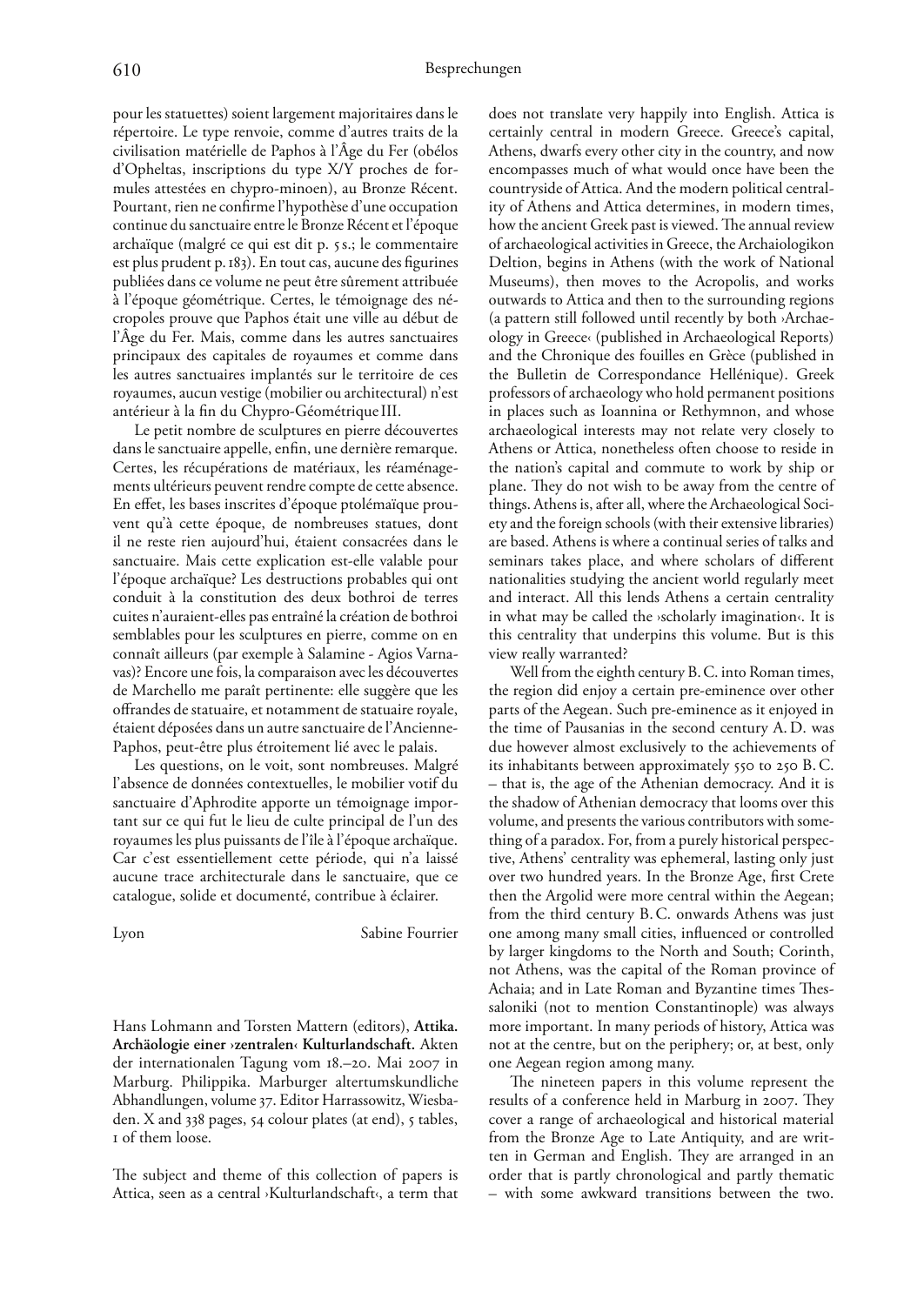Taken together, they reflect the paradox of Attica. For some, Attica and Athens are central, primarily because of Athenian democracy and the long shadow it casts in the modern world; for others, because Attica is a region that urgently requires exploration before it is entirely eaten up by urban sprawl. Though the conference took place in Marburg, the perspective is in many ways that of the foreign schools. Two schools based in Athens have had major interests in exploring Attica, and both have ongoing excavations in this region – the American School of Classical Studies and the Deutsches Archäologisches Institut. There is a further dimension – many (though not all) of the papers make frequent mention of the work of Hans Lauter, who had a particular interest in the topographical and historical study of central Attica, in particular the area between Vouliagmeni, Vari and Varkiza. The collected volume is not formally a Festschrift, but sometimes it reads like one.

The volume opens with a Preface by the editors that tries to balance these conflicting concerns. The first paper, by the veteran historian Karl-Wilhelm Welwei, reflects the concerns of his earlier book – Athens' ›Long March‹ to democracy. The story is familiar, and requires attention to both archaeological and literary evidence. As in his earlier book Welwei has a habit of resorting to archaeology only when the ›history‹ fails. It is best read for its often sharp observations on key issues of Quellenkritik. The next two papers take us back in time to the Bronze Age, and both make good use of the results of recent excavations at the Bronze Age site of Kiapha Thiti in the hills behind Vari. Florian Ruppenstein, best known for his work on the Submycenaean period in Attica, examines the relationship between Athens (with its substantial Mycenaean acropolis) and the land of Attica in Mycenaean times. It has long been known that Attica's principal tholos tombs at Menidi and Thorikos are located at some distance from the notional centre, and this raises questions about how unified Attica was in Mycenaean times. Hans Lohmann (in the first of his contributions) extends this argument, and offers a synthesis of settlement change in Attica. While many acropolis settlements whose occupation begins in the Middle Helladic period or earlier (such as Kiapha Thiti) continue into early Mycenaean times, a major break occurs at the end of Late Helladic II (SH II). Most hilltop sites are abandoned, at the same time as many rich chamber tomb cemeteries start up elsewhere, a change Lohmann wishes to associate with the ›synoecism‹ of Theseus. The significance of richly-furnished graves, and the notion that Attica was ruled by some kind of aristocratic class during much of its history, are explored in the next paper by Georg Kalaitzoglou. This looks specifically at the situation in the ninth century B. C., that is in Coldstream's terms the period between Early Geometric I to Middle Geometric I. Kalaitzoglou specifically engages in a critique of the argument put forward by Ian Morris, that most of the surviving graves form that of an aristocratic stratum in Athenian society, and thus are not representative of all the social groups that

had once existed in Early Iron Age Athens. Kalaitzoglou produces some useful tables and statistics (one of which, in the form of a loose leaf unattached to any pocket, will probably get lost in many libraries). But in critiquing Morris he also shows himself woefully ignorant of many other strands of Anglophone scholarship – in particular his understanding of the crucial question of gender (surely significant in an era that produces so many rich female graves) leaves much to be desired.

The next set of papers takes us into historical times. Hans Lauter (†) and Heide Lauter-Bufe make a short contribution reporting on a surface exploration of a small hill-top sanctuary near Varkiza. The deity worshipped (Zeus? by analogy with other locations) is not clear, and the finds, dating from circa 700 B.C. and continuing into Roman times, are exiguous, but the site may be an indication of how many small sanctuaries may have existed in Attica in historical times. Alexander Mazarakis Ainian and Antonia Liveratou make an altogether more substantial contribution. They re-appraise the material from the Archaeological Society of Athens' excavations at the Academy of Plato, previously only available in short reports in Ergon and Praktika. And at last they make sense of something that has perplexed many scholars (including this reviewer). The material comprises an Early Geometric deposit, tombs, and the ›sacred house‹, a structure built entirely of mud brick. If early cult existed here, it was brief and exiguous. The hero Akademos does not make his appearance before the late sixth century. Judit Lebegyev looks at the evidence for basketry in Late Geometric Athens. A close analysis of a number of clay skeuomorphs of both handleless and handled baskets (accompanied by a useful catalogue) yields some rather precise information about how such things were made.

From the Geometric period we make a rather awkward jump to Late Classical and Early Hellenistic times. Daniela Summa discusses the evidence for the lists of the ›Didaskaloi‹: this refers to a group of inscriptions that list both those who had subsidised theatrical productions and those who had competed (agonothetai), and date from the late fifth century into the third century. They appear to provide evidence for the revival of plays in the late fourth and third centuries. One of the key inscriptions here (Agora I. Nr. 297) is written on >Hymettan‹ marble, or rather the grey-flecked and grey-veined variety of Attic marble that has always been thought to have come from Mount Hymettos. Hans Rupprecht Goette, in his discussion of the routes by which marble was transported from Mount Pentelikon to Athens and in his search for other possible sources of marble, casts doubt on this common attribution. He argues that much of the blue-grey marble we find might in fact have been quarried from Mount Pentelikon.

Economic issues are explored in the next set of papers. Pavlos Karvonis discusses the archaeological and historical evidence for the commercial (as opposed to political) role of the Athenian agora in Classical, Hellenistic and Roman times. Gundula Lüdorf offers a re-appraisal of the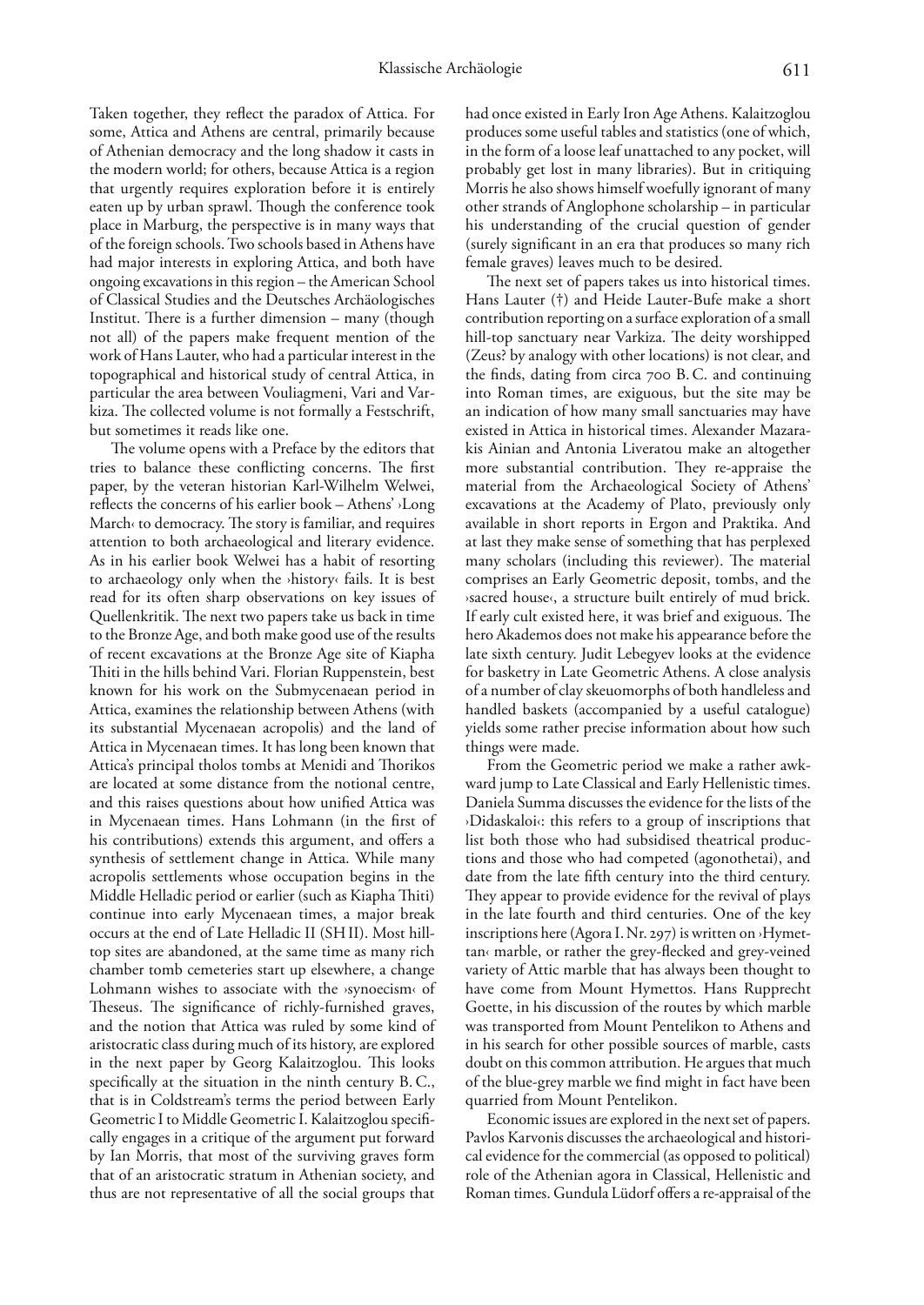ceramic workshops of Late Archaic and Classical times. Are these small ›family businesses‹? Or are they larger concerns, involved in what might be called mass production? Recent finds from the Mesogaia (the Spata survey and around Thorikos) suggest that, in the production of plainer vessels such as lekanai, such workshops might have been quite large – small factories as much as large workshops. Merle K. Langdon (the scholar who now has the best claim to a detailed topographical knowledge of Attica) examines the scanty literary and archaeological evidence for salt production in ancient times. We know salt was extracted from salt pans, and not mined, but changes to the coastline (in particular the effect of landfill) have made the task of locating them much more difficult than it might have been a century ago.

Konstantinos Kalogeropoulos returns us to Archaic and Classical times and to cult. He provides a useful summary of the Greek Archaeological Service's excavations at the sanctuary of Artemis Tauropolos at Loutsa (ancient Halai), a small sanctuary on the East coast of Attica just to the North of the larger and more important sanctuary of Artemis at Brauron. Though modest, cult here is mentioned in Euripides' Iphigeneia in Tauris. The cult here begins around 720 B.C. and lasts into Early Hellenistic times, with four defined phases (Early Archaic, with handmade figurines of humans and horses; Late Archaic/Early Classical, with the earliest evidence for temple construction, and finds, principally mouldmade terracottas of seated females; ›High Classical‹ with evidence of extensive re-building and re-roofing of the temple in the form of architectural terracottas; and the Early Hellenistic). Anne-Sophie Koeller takes a brief look at Attic peribolos tombs, and considers whether this form provided a model for funerary architecture elsewhere in the Greek world. The examples she chooses for comparison – Marseilles and Apollonia Pontica – are in some ways awkward, and she reaches no definite conclusion.

Mark Munn brings us back to issues of landscape and territory. He discusses the role of fortifications along the frontier between Attica and Boeotia in the fourth and early third centuries B. C., with particular reference to the fortress of Panakton on the Skourta plain. Such fortifications are rarely in positions where they can control routes, in a strictly military sense. They are more to mark territory, as much symbolically as practically – an issue explored earlier by Nigel Spencer in a series of articles on Archaic Lesbos, which are not referenced here. Torsten Mattern takes us on to Late Antiquity and Early Byzantine times, when Attica was thought (by some) to have been entirely abandoned. Attica was certainly invaded on numerous occasions between the Herulians in and the Slavs in  $578$  A.D. But did this turn Attica into a ›Scythian Waste‹? Mattern's thorough analysis of the evidence suggests that Attica was reasonably prosperous in Late Antiquity. The evidence for occupation outside of Athens in Early Byzantine times (post 578) however remains scanty at best.

There is then an awkward jump back to the central issue of Athens and Attica – Athenian democracy ( $508 - 322$ 

BC). Gabriel Herman collects a range of comparative modern data, archaeological evidence, and a number of distinguished witnesses from Aristotle to Francis Dalton to forcefully argue that the direct democracy of Athens probably made better decisions than comparable Greek oligarchies. The larger the crowd (or assembly), the  $\alpha$ smarter‹ (that is, the better) the collective decision. This is an argument that will be of great interest to scholars and social scientists alike – but I fear many will have difficulty finding it!

The last two papers deal with historiography. Martin Kreeb, who has made a number of contributions to the history of classical archaeology and classical scholarship, provides a brief history of the contribution of travellers to Attica, from Cyriac of Ancona to William Martin Leake. It is difficult to judge this paper, as the role of travellers is one that has been much discussed in Anglophone scholarship for some time. It might provide a corrective to the view that ›Archäologie‹ begins with Winckelmann and was continued by Curtius, Dörpfeld and Furtwängler. But it is, unfortunately, full of avoidable factual errors; the British Academy  $(p. 247)$  cannot have been responsible for anything in this period, as it was only founded in – Kreeb must mean the ›Royal Society‹, which did support a range of archaeological activity in Greece (notably Burgon's investigations, which are not mentioned); and the Roman caryatid that Edward D. Clarke removed from Eleusis is not to be found in the British Museum, but rather the Fitzwilliam Museum in Cambridge (p. 250).

The topographical theme is continued by Hans Lohmann's second contribution, which looks at the maps of Attica produced between 1875 and 1900. These maps, drawn on a scale of 1:25.000, were the product of a joint venture between the newly founded German Archaeological Institute and the ›Prussian‹ High Command. That Professor Ernst Curtius and Field Marshall Graf von Moltke could have persuaded the Greek authorities to agree is a mark of the high standing in which German scholarship was then held. Surveying using theodolites was shared between a number of army officers, many from distinguished Prussian military families. The maps covered both modern features (hills, villages, springs, streams) and ancient topography. Hans Lohmann is perhaps uniquely well equipped to assess the value of their work, as he can compare their results with those from his intensive survey of southern Attica.

To anyone who knows Attica, these maps represent a unique resource – giving an indication, for example, of how many Archaic grave mounds there must once have been. There is a temptation here for the foreign archaeologist working in Greece to indulge in nostalgia for a time of when the possibilities of exploration for foreign scholars (British, German, French or American) seemed unlimited. It is also to be reminded of how much of Attica has been lost to unplanned and unregulated urban sprawl. This is one possible reaction to Lohmann's paper, one which (like Herman's) stands out from this very mixed bag of articles.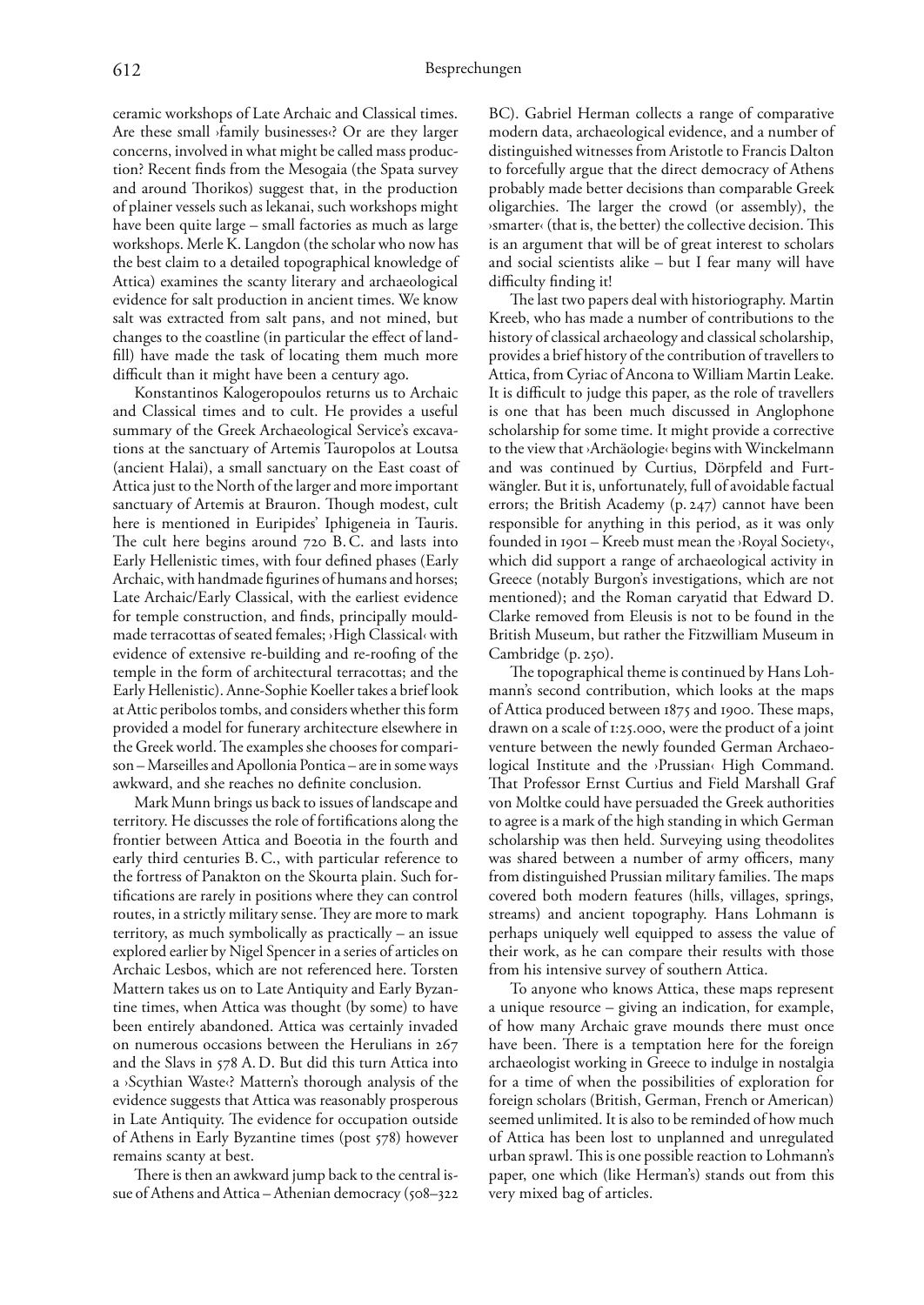But there is another, one that takes us back to the issue of Athens' ›centrality‹. For, at the time of writing (February 2012), Greece has suddenly become ›central‹ to the interconnected, modern world econcomy. In an ironic twist however, modern Greek democracy, as client-based and corrupt as it often is, has been temporarily suspended. The present Prime Minister of modern Greece, Lucas Papademos was not elected by the Greek people but appointed to appease those angry deities, The Markets. The price of modern Greece remaining European in the eyes of established, modern representative democracies, like France and Germany, is years of enforced austerity. When the previous prime minister, George Papandreou, proposed following a model of direct democracy of the kind celebrated by Herman, and put the proposed austerity measures to a referendum, he was summarily removed from office. From a modern Greek perspective, the claim frequently made by Western Europeans and Americans – that they take their inspiration from the example of ancient Athenian  $democracy - begins to seem a little hypothetical. This$ is an irony that could not have been foreseen by the organisers of the conference. But it is one that events have forced upon us.

Cardiff James Whitley

Ralf Krumeich e Christian Witschel (editori), **Die Akropolis von Athen im Hellenismus und in der römischen Kaiserzeit.** Casa editrice Dr. Ludwig Reichert, Wiesbaden 2010. X e 526 pagine, 81 tavole.

Il volume, contenente gli atti del colloquio tenutosi nel presso l'Università di Bonn con l'aggiunta di due nuovi contributi scritti appositamente, tratta degli usi – e dei riusi – dei monumenti dell'acropoli di Atene come luogo dell'irriducibile identità culturale greca con tratti in parte »museali« (aggettivo da impiegare con cautela) nel periodo post-classico, dal tardo quarto secolo a. C. in poi e con una particolare concentrazione nei due secoli a cavallo del passaggio di secolo. L'arco temporale tra l'inizio del secondo secolo dell'epoca imperiale e l'età tardo-antica, pur sintetizzato nell'introduzione iniziale, è invece preso in scarsa o nulla considerazione, anche perché ad esempio, come noto, gli interventi di Adriano si concentrarono soprattutto sulla città bassa a sud. Il colloquio ha rappresentato il coronamento della prima fase di un progetto avviato dai due curatori sin dal 2004, finalizzato al rilevamento sistematico e fotografico delle basi dell'acropoli e ora esteso all'indagine della decorazione statuaria dei santuari e degli spazi pubblici in Attica e a Delo; ciò spiega perché alcuni contributi, tra i più significativi all'interno del libro, si focalizzino sulle basi di statue, con un registro finale delle loro iscrizioni.

La messa in scena dei punti nevralgici per la memoria ateniese cominciò sull'acropoli subito dopo l'invasione persiana, con l'ostentazione nel muro settentrionale di parti dell'alzato del tempio di Atena Polias (mai più ricostruito e a poco a poco del tutto smantellato) e dei tamburi del Pre-Partenone: è discutibile l'idea di Riccardo Di Cesare (già presentata nel 2004 in un articolo sulla »storia murata«) che quest'ultimi servissero a rimandare alla vittoria di Maratona; semmai, essi, più semplicemente e al pari degli altri resti, testimoniavano l'empietà della distruzione persiana in ossequio al giuramento di Platea, pur senza poter essere equivalenti ai macigni (ὁλοίτροχοι) lanciati dal drappello composito di tesorieri della dea e di cittadini poveri, rimasto secondo Erodoto a difesa dell'acropoli. Pare altrettanto dubbioso che un'attitudine antiquaria nei confronti del passato e una pari evidenza memoriale di rovine fossero sprigionate da tre architravi arcaici appartenenti all'enigmatica ›Architettura H‹ e allineati sullo stesso filare della cortina meridionale; su quest'ultima si accumularono in età ellenistica diversi monumenti, come il Piccolo Donario degli Attalidi o l'egida in bronzo dorato con gorgoneion centrale dedicata da un dinasta seleucide, attratti non tanto dal ricordo del punto dell'irruzione dei Persiani, quanto piuttosto dall'alta visibilità assicurata dalla presenza alle pendici meridionali di alcuni luoghi più frequentati in assoluto, come il teatro di Dioniso e il santuario di Asclepio.

Sull'acropoli ai giorni della visita di Pausania erano ancora visibili diverse dediche antecedenti la cesura dell'invasione persiana, passate in rassegna, senza però andare al di là dei commenti già disponibili, da Andreas Scholl, come la quadriga dei Beoti e Calcidesi, il primo anathema elevato dalla città dopo l'avvento della democrazia, un monumento con più redazioni, una dopo la vittoria del 506 a.C., l'altra riferita convenzionalmente alla metà circa del quinto secolo (ma è illusorio il collegamento con battaglia di Enofita del 457 a.C.). Molte sono state le proposte avanzate per la sua localizzazione in base alle indicazioni di Erodoto e di Pausania, a prima vista non conciliabili: secondo Scholl, in sintonia con l'opinione prevalente, la quadriga, in origine posizionata in un punto vicino alla più tarda statua fidiaca dell'Atena cosiddetta Promachos, fu distrutta dai Persiani per poi essere ripristinata nelle vicinanze dei Propilei (dove la vede Erodoto) e più tardi rimessa nel punto di partenza (dove la registrerebbe Pausania); eppure, una recente e convincente rilettura del brano di Pausania può contribuire a una semplificazione, riducendo un po' la mobilità di quella quadriga, perché in fondo non v'è bisogno di dedurre una sua strettissima prossimità alla Promachos; il monumento dunque, almeno nel rifacimento postpersiano poté restare sempre nella medesima posizione, in un'area compresa tra i Propilei e la Promachos, e non è da escludere che anche il donario originario si trovasse nello stesso punto (così M. C. Monaco, Annu. Scuola Arch. Italiana Atene e missioni italiane in Oriente 87,  $2009, 294 - 299$ ).

Per il periodo proto- e medioellenistico, più dei vistosi e studiatissimi monumenti dinastici o dei pilastri (sparsi anche per l'asty), citati solo di sfuggita, sono altri i documenti dell'acropoli trattati nel volume. Così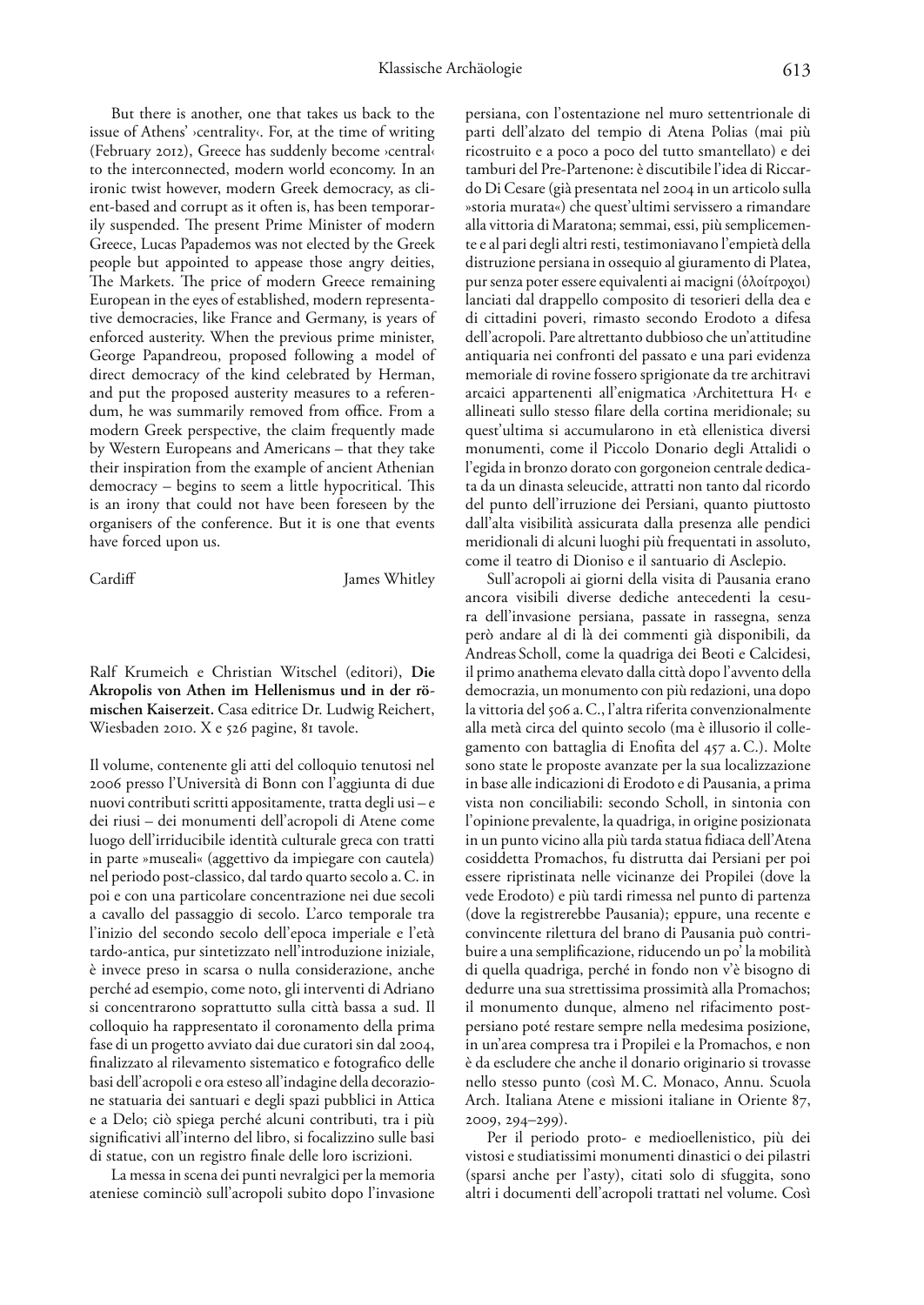## Bonner Jahrbücher 210/211, 2010/2011

## **Aufsätze**

- 3 *Hans-Eckart Joachim* Der Bonner Archäologe und Museumsleiter Hans Lehner
- 23 *Harald Mielsch* Der Welcker-Ring Ein Traditionsobjekt der Bonner Archäologie
- 29 *Markus Pavlovic* Die Rössener Phase des Mittelneolithikums in der Rheinischen Bucht Chronologie und Entwicklung
- 103 *Johannes Lipps* Das Hadrianeum auf dem Marsfeld in Rom Einige Beobachtungen zur Architekturdekoration
- 139 *Alexander Reis* Ein farbiger Weihaltar aus dem Matronenheiligtum bei Pesch
- 149 *Peter Noelke* Neufunde von Jupitersäulen und -pfeilern in der Germania inferior seit 1980 nebst Nachträgen zum früheren Bestand
- 375 *Felix Teichner und Yolanta Peña Cervantes* Archäologisches zur Herstellung von Olivenöl und Wein im römischen Hispanien
- 459 *Klaus Stefan Freyberger* Heiligtümer aus römischer Zeit in den Dörfern Südsyriens Einheimische Religion und imperialer Herrscherkult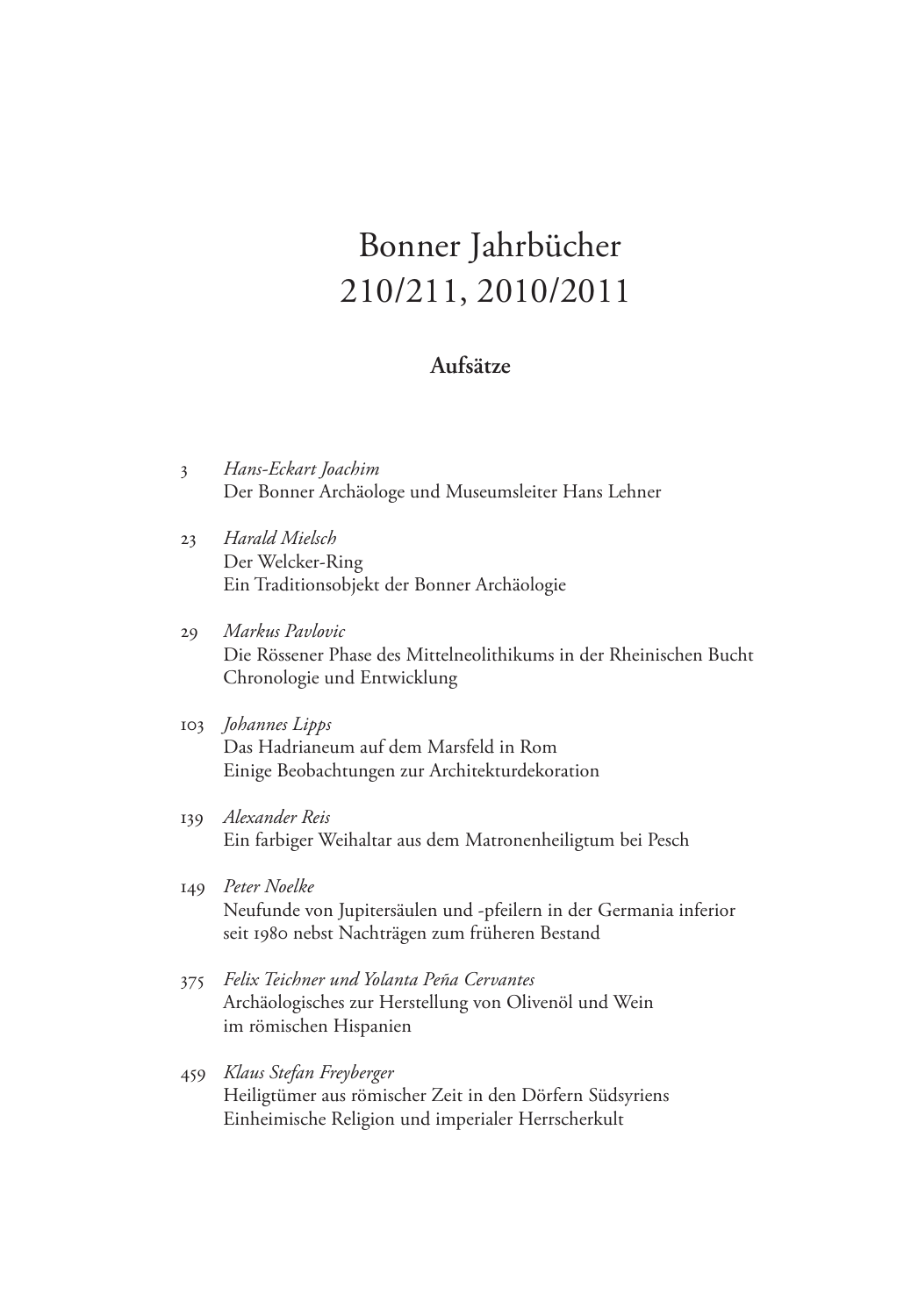### **Berichte**

- 503 *LVR Archäologischer Park Xanten* Untersuchungen in der Colonia Ulpia Traiana 2009
- 513 *LVR Archäologischer Park Xanten* Untersuchungen in der Colonia Ulpia Traiana 2010
- 521 *Rheinisches Amt für Bodendenkmalpflege* Ausgrabungen, Funde und Befunde 2008
- 543 *LVR-Landesmuseum Bonn* Bericht der Direktion für die Jahre 2009 und 2010
- 555 *LVR-Amt für Bodendenkmalpflege im Rheinland* Bericht der Amtsleitung für das Jahr 2009
- 559 *LVR-Amt für Bodendenkmalpflege im Rheinland* Bericht der Amtsleitung für das Jahr 2010
- 563 *Verein von Altertumsfreunden im Rheinlande* Bericht über die Tätigkeiten im Jahre 2009
- 565 *Verein von Altertumsfreunden im Rheinlande* Bericht über die Tätigkeiten im Jahre 2010

## **Besprechungen**

#### Vorgeschichte

- 569 Rouven Turck, Die Metalle zur Zeit des Jungneolithikums in Mitteleuropa. Eine sozialarchäologische Untersuchung (*Agnė Čivilytė*)
- 574 Pavla Ender und Katrin Guderian, Liebersee VI. Ein polykultureller Bestattungsplatz an der sächsischen Elbe *(Wolf-Rüdiger Teegen)*
- 577 Jens Nieling, Die Einführung der Eisentechnologie in Südkaukasien und Ostanatolien während der Spätbronze- und Früheisenzeit *(Carola Metzner-Nebelsick)*
- 581 Christine Bockisch-Brauer, Die Gesellschaft der Spätbronze- und Urnenfelderzeit im ›Spiegel‹ ihrer Bestattungen. Eine Untersuchung am Beispiel Nordbayerns *(Philipp W. Stockhammer)*
- 583 Andreas Lippert, Die zweischaligen ostalpinen Kammhelme und verwandte Helmformen der späten Bronze- und frühen Eisenzeit *(Peter S. Wells)*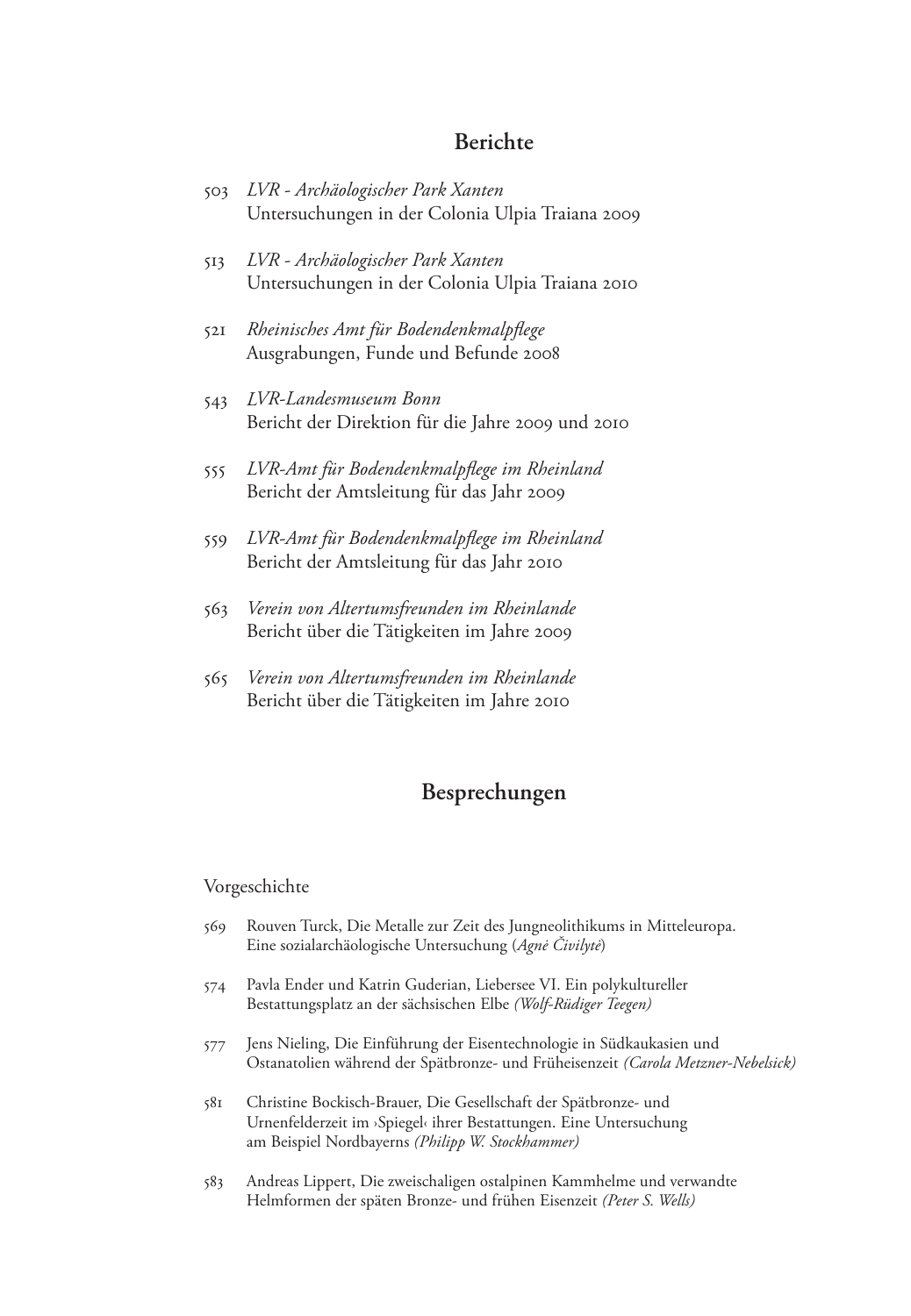- 586 Juliane Stadler, Nahrung für die Toten? Speisebeigaben in hallstattzeitlichen Gräbern und ihre kulturhistorische Deutung *(Marcel Honeck)*
- 588 Christian Bollacher, Die keltische Viereckschanze auf der ›Klinge‹ bei Riedlingen *(Saskia Dornheim)*

#### Klassische Archäologie

- 591 Veronika Jarosch-Reinholdt, Die geometrische Keramik von Kap Kolonna *(Dirk Piekarski)*
- 593 Friederike Bubenheimer-Erhart, Die ›ägyptische Grotte‹ von Vulci. Zum Beginn der Archäologie als wissenschaftliche Disziplin *(Maria Cristina Biella)*
- 595 Susanne Muth, Gewalt im Bild. Das Phänomen der medialen Gewalt im Athen des 6. und 5. Jahrhunderts v. Chr. *(Christian Kunze)*
- 602 Erika Kunze-Götte, Corpus Vasorum Antiquorum Deutschland, Band 87. München Antikensammlungen (ehemals Museum Antiker Kleinkunst), Band 15. Attisch weißgrundige Lekythen *(Amalia Avramidou)*
- 604 Heide Froning und Nina Zimmermann-Elseify, Die Terrakotten der antiken Stadt Elis *(Aliki Moustaka)*
- 605 Ulrich Hübinger und Michael Menninger, Terrakotten der Westgriechen im Akademischen Kunstmuseum der Universität Bonn *(Marcella Pisani)*
- 607 Carina Weis und Erika Simon (Hrsg.), Folia in memoriam Ruth Lindner collecta *(Thomas Mannack)*
- 608 Danielle Leibundgut Wieland und Lore Frey-Asche, Weihgeschenke aus dem Heiligtum der Aphrodite in Alt-Paphos. Terrakotten, Skulpturen und andere figürliche Kleinvotive *(Sabine Fourrier)*
- 610 Hans Lohmann und Torsten Mattern (Hrsg.), Attika. Archäologie einer ›zentralen‹ Kulturlandschaft *(James Whitley)*
- 613 Ralf Krumeich und Christian Witschel (Hrsg.), Die Akropolis von Athen im Hellenismus und in der römischen Kaiserzeit *(Massimiliano Papini)*
- 616 Dieter Mertens (Hrsg.), Stadtverkehr in der antiken Welt *(Michael Rathmann)*
- 617 Wiebke Friese, Den Göttern so nah. Architektur und Topographie griechischer Orakelheiligtümer *(Marietta Horster)*
- 620 Sven Drühl, Komisches in der antiken Kunst *(Karin Schlott)*
- 624 Patricia Kögler, Feinkeramik aus Knidos vom mittleren Hellenismus bis in die mittlere Kaiserzeit (ca. 200 v. Chr. bis 150 n. Chr.) *(Susan I. Rotroff)*
- 628 Monika Trümper, Die ›Agora des Italiens‹ in Delos. Baugeschichte, Architektur, Ausstattung und Funktion einer späthellenistischen Porticus-Anlage *(Karl Reber)*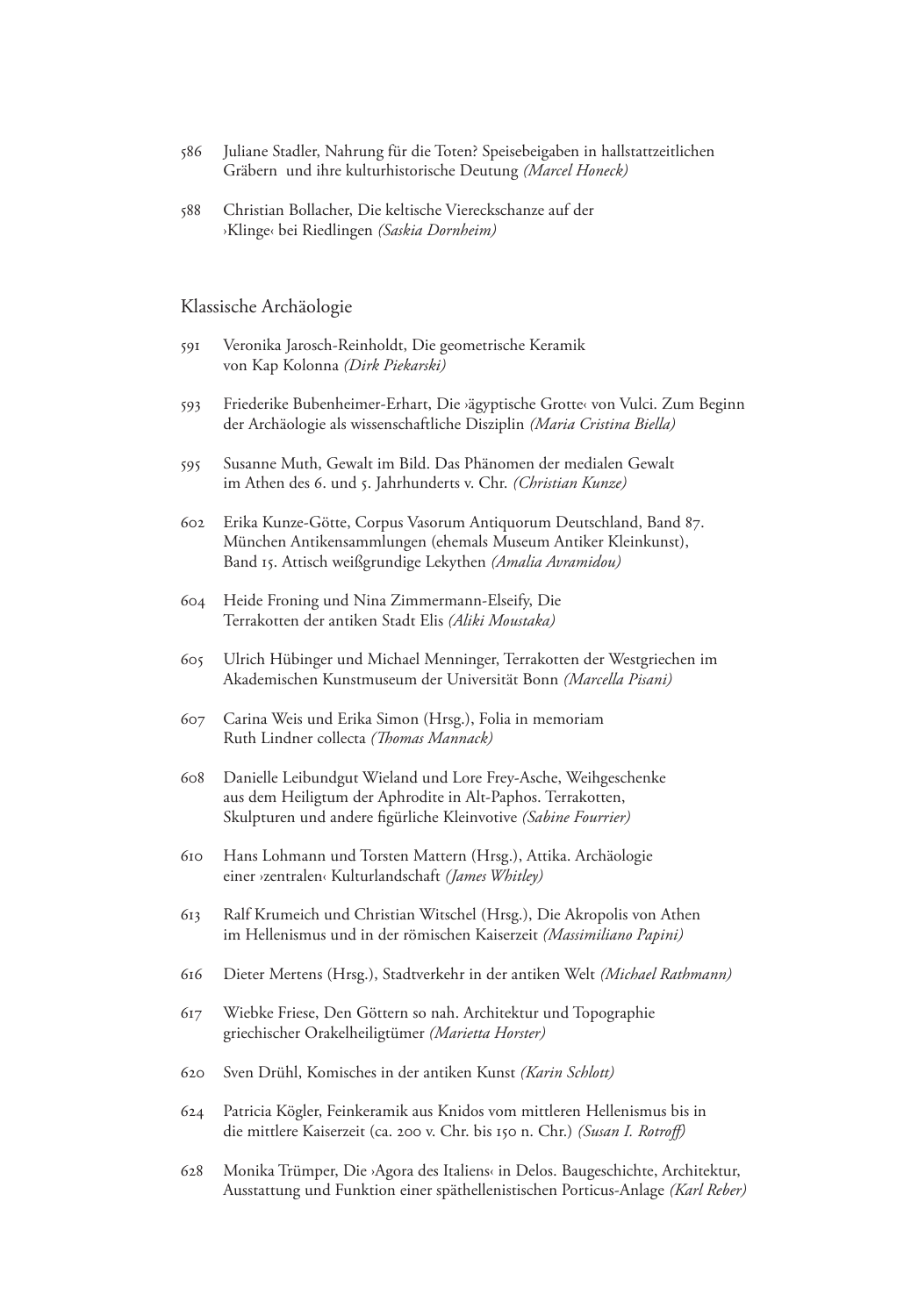- 629 Andrea Faber und Adolf Hoffmann, Die Casa del Fauno in Pompeji (VI 12), Band I. Bauhistorische Analyse. Die stratigraphischen Befunde und Funde der Ausgrabungen in den Jahren 1961 bis 1963 *(Monika Trümper)*
- 633 Volker Michael Strocka, Die Gefangenenfassade an der Agora von Korinth. Ihr Ort in der römischen Kunstgeschichte *(Johannes Lipps)*
- 636 Guntram Koch, Klaus Fittschen und Ortwin Dally (Hrsg.), Akten des Symposiums des Sarkophag-Corpus 2001 *(Martin Galinier)*
- 641 John Howard Oakley, Die attischen Sarkophage. Andere Mythen. Die antiken Sarkophagreliefs IX 1, 3 *(Annarena Ambrogi)*
- 646 Maria R[adnoti]-Alföldi, Edilberto Formigli und Johannes Fried, Die römische Wölfin. Ein antikes Monument stürzt von seinem Sockel *(Wolf-Dieter Heilmeyer)*
- 649 Ellen Swift, Style and Function in Roman Decoration. Living with Objects and Interiors *(Marcus Heinrich Hermanns)*
- 652 Michael Donderer, Die Mosaizisten der Antike, Band II. Epigraphische Quellen – Neufunde und Nachträge *(Werner Jobst)*
- 653 Christian Heitz, Die Guten, die Bösen und die Hässlichen. Nördliche ›Barbaren‹ in der römischen Bildkunst *(Karl Reinhard Krierer)*
- 659 Gunhild Jenewein, Die Architekturdekoration der Caracallathermen *(Patrizio Pensabene)*
- 661 Giovanna Cicala, Instrumentum domesticum inscriptum proveniente da Asculum e dal suo territorio *(Carlo Pavolini)*

#### Rom und die Provinzen

- 667 Christian Miks, Studien zur römischen Schwertbewaffnung in der Kaiserzeit *(Jürgen Oldenstein)*
- 668 Ansgar Nabbefeld, Römische Schilde. Studien zu Funden und bildlichen Überlieferungen vom Ende der Republik bis in die späte Kaiserzeit *(Jürgen Oldenstein)*
- 669 Chantal Fontaine-Hodiamont u. a. (Hrsg.), D'Ennion au Val Saint-Lambert. Le verre soufflé-moulé. Actes des 23e Rencontres de l'Association française pour l'Archéologie du Verre *(Anne de Pury-Gysel)*
- 671 Andrea Schmölder-Veit, Brunnen in den Städten des westlichen Römischen Reichs *(Wolfram Letzner)*
- 673 Tanja Gouda, Der Romanisierungsprozess auf der Iberischen Halbinsel aus der Perspektive der iberischen Kulturen *(Alicia Ruiz Gutiérrez)*
- 676 Gabrielle Kremer, Das frühkaiserzeitliche Mausoleum von Bartringen (Luxemburg) *(Titus Panhuysen)*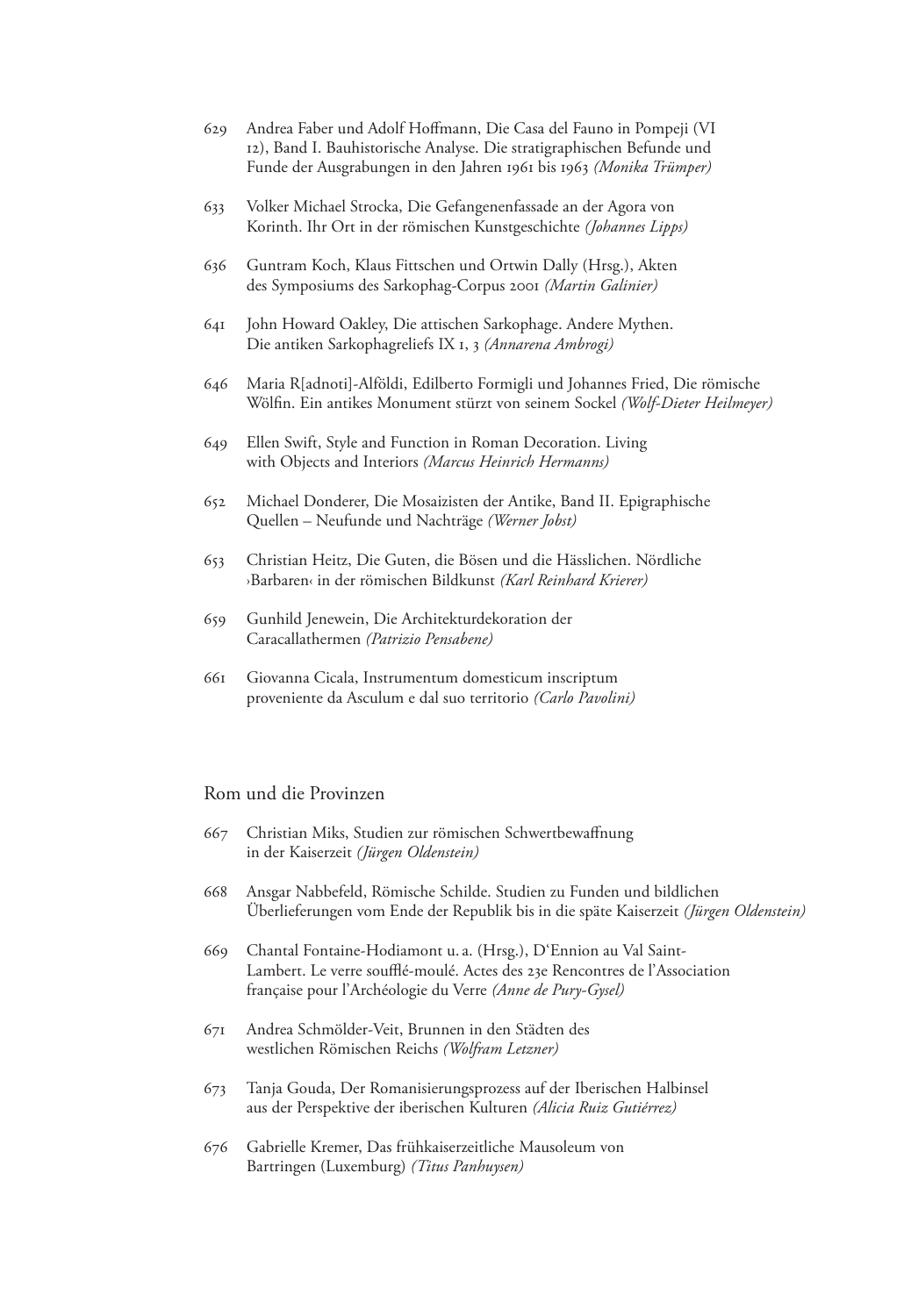- 682 Die Fundmünzen der römischen Zeit in Deutschland. Joachim Gorecki, Abteilung IV. Rheinland-Pfalz. Band I, Nachtrag 2: Rheinhessen. – Holger Komnick, Abteilung VI. Nordrhein-Westfalen. Band 2/2, Reg[ierungsb]ez[irk] Aachen *(Kay Ehling)*
- 683 Andreas Hensen, Das römische Brand- und Körpergräberfeld von Heidelberg, Band I *(Peter Henrich)*
- 686 Arae Flaviae VII. Die römischen Gräberfelder: Robert Fecher, Die römischen Gräberfelder von Rottweil - Arae Flaviae. – Eva Burger-Heinrich, Das römische Gräberfeld Kapellenösch. Die anthropologischen Befunde *(Cecilia Moneta)*
- 689 Michel Reddé (Hrsg.), Oedenburg, Band I. Les camps militaires julio-claudiens *(Michaela Konrad)*
- 695 Ulrich Brandl und Emmi Federhofer, Ton und Technik. Römische Ziegel *(Dirk Schmitz)*
- 699 Philip Kiernan, Miniature Votive Offerings in the Roman North-West *(Günther Schörner)*
- 701 Sandra Ammann und Peter-Andrew Schwarz, Eine Taberna in Augusta Raurica. Ein Verkaufsladen, Werk- und Wohnraum in Insula 5/9. Ergebnisse der Grabungen 1965–1967 und 2002 *(Ursula Heimberg †)*
- 703 Thomas Hufschmid, Amphitheatrum in Provincia et Italia. Architektur und Nutzung römischer Amphitheater von Augusta Raurica bis Puteoli *(Paolo Sommella)*
- 708 Andreas Thiel (Hrsg.), Neue Forschungen am Limes *(Zsolt Visy)*
- 709 Kai Ruffing, Armin Becker und Gabriele Rasbach (Hrsg.), Kontaktzone Lahn. Studien zum Kulturkontakt zwischen Römern und germanischen Stämmen *(Solveig Möllenberg)*
- 712 Angelica Abegg-Wigg und Andreas Rau (Hrsg.), Aktuelle Forschungen zu Kriegsbeuteopfern und Fürstengräbern im Barbaricum *(Michael Erdrich)*
- 713 Maria Deoudi, Die thrakische Jägerin. Römische Steindenkmäler aus Macedonia und Thracia *(Carmen Ciongradi)*
- 715 Wolfram Martini, Die Akropolis von Perge in Pamphylien. Vom Siedlungsplatz zur Akropolis *(Axel Filges)*
- 720 Francesco D'Andria, Giuseppe Scardozzi und Antonia Spanò (Hrsg.), Atlante di Hierapolis di Frigia *(Albrecht Matthaei)*
- 723 Claudia Bührig, Das spätkaiserzeitliche Bogenmonument extra muros in Gadara (Umm Qais). Städtebauliche Bedeutung und Funktion eines freistehenden Torbaus an der Schnittstelle von Stadt und Umland *(Jean-Marie Dentzer)*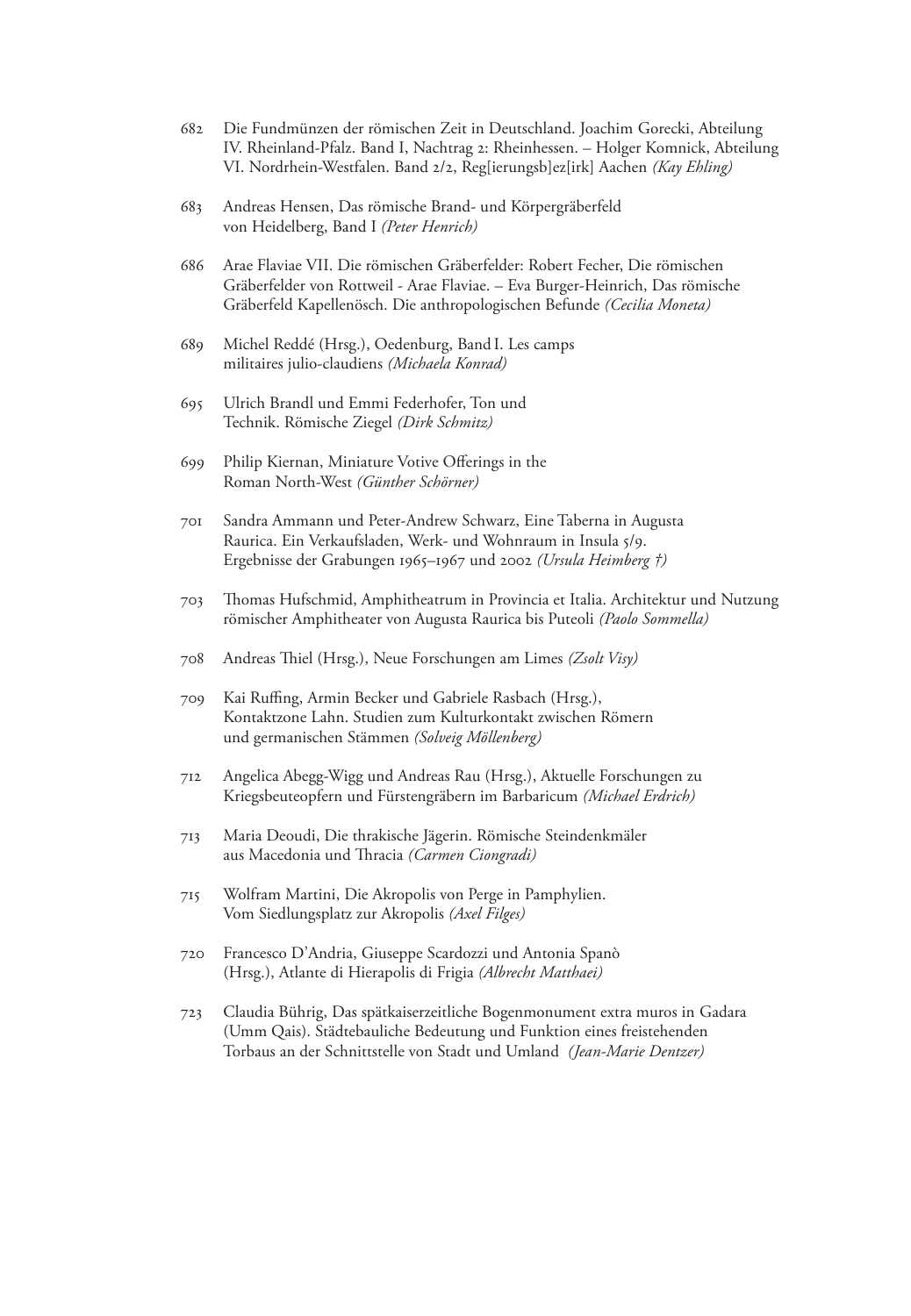#### Alte Geschichte

- 727 Walter Burkert, Griechische Religion der archaischen und klassischen Epoche *(Ioanna Patera)*
- 727 Lara O'Sullivan, The Regime of Demetrius of Phalerum in Athens, 317–307 BCE. A Philosopher in Politics *(Antonio Banfi)*
- 731 Alexander Demandt, Alexander der Große. Leben und Legende *(David Engels)*
- 731 Silvia Marastoni, Servio Tullio e l'ideologia sillana *(Alberto Dalla Rosa)*
- 735 Iris Samotta, Das Vorbild der Vergangenheit. Geschichtsbild und Reformvorschläge bei Cicero und Sallust *(Jan Timmer)*
- 736 Fabian Goldbeck, Salutationes. Die Morgenbegrüßungen in Rom in der Republik und der frühen Kaiserzeit *(Karl-Ludwig Elvers)*
- 737 Helmuth Schneider (Hrsg.), Feindliche Nachbarn. Rom und die Germanen *(Konrad Vössing)*
- 739 Brigitte und Hartmut Galsterer, Die römischen Steininschriften aus Köln. IKöln² *(Michel Reddé)*
- 741 Geza Alföldy, Römische Sozialgeschichte *(Fabian Goldbeck)*
- 744 Michael Alexander Speidel, Heer und Herrschaft im römischen Reich der hohen Kaiserzeit *(Leonhard Burckhardt)*
- 746 Sven Günther, Vectigalia nervos esse rei publicae. Die indirekten Steuern in der römischen Kaiserzeit von Augustus bis Diokletian *(Sitta von Reden)*
- 748 Monique Dondin-Payre (Hrsg.), Les noms de personnes dans l'Empire romain. Transformations, adaptation, evolution *(Andreas Klingenberg)*
- 750 Pedro Barceló (Hrsg.), Religiöser Fundamentalismus in der römischen Kaiserzeit *(Chiara O. Tommasi)*
- 752 Eckart Olshausen und Vera Sauer (Hrsg.), Die Landschaft und die Religion *(Gian Franco Chiai)*
- 754 Denise Reitzenstein, Die lykischen Bundespriester. Repräsentation der kaiserzeitlichen Elite Lykiens *(Andrea Raggi)*
- 757 Krešimir Matijević, Römische und frühchristliche Zeugnisse im Norden Obergermaniens (*Wolfgang Spickermann*)